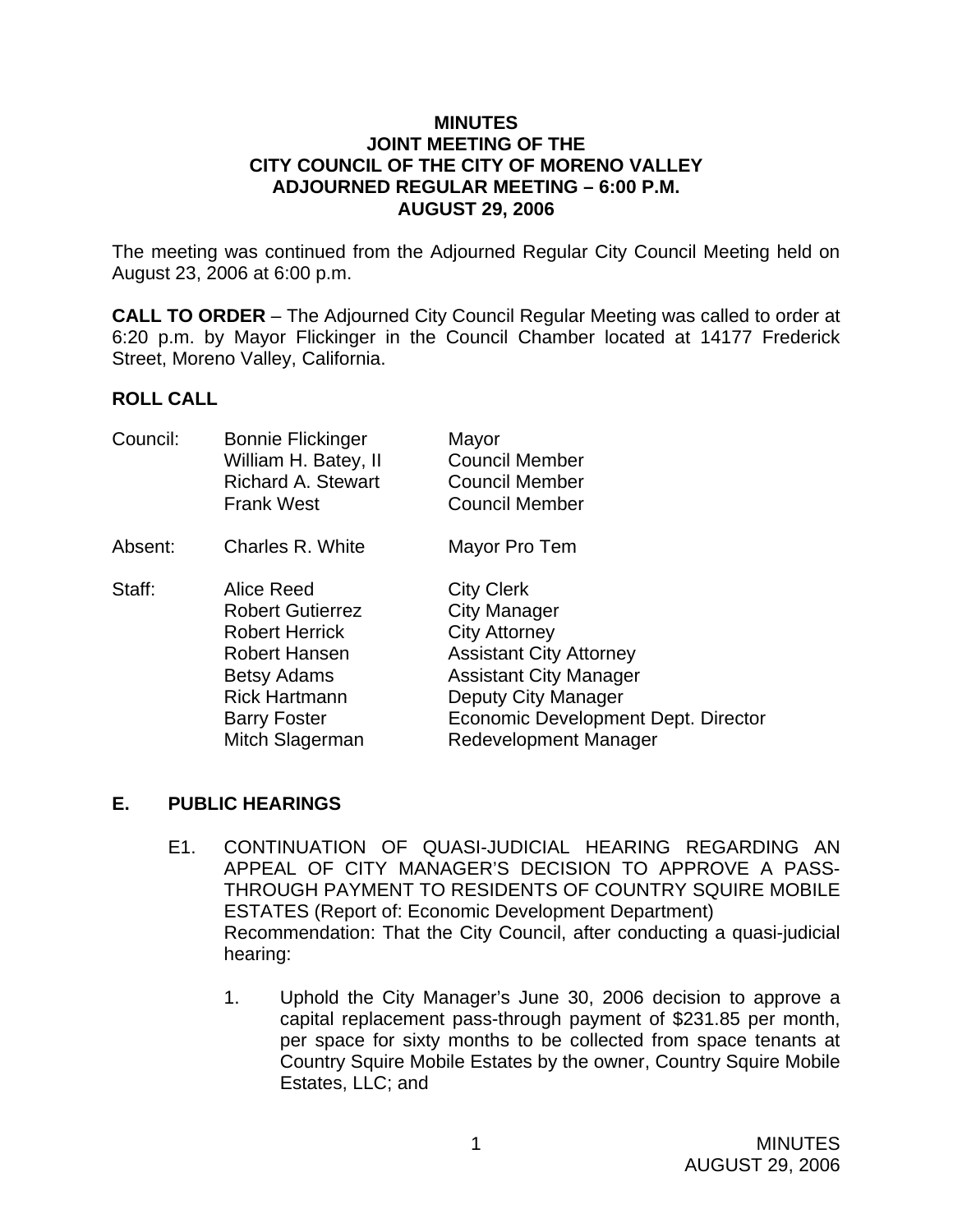2. Increase the pass-through amount by \$16,095.00 from \$1,229,709 to \$1,245,804 thereby increasing the monthly pass-through payment by \$2.86 to \$234.71 per month, per space for sixty months.

Mayor Flickinger stated that no court recorder would be present for the proceeding and the meeting would be recorded on an audio tape which would then be sent to a court recorder for transcription as the official record. Mayor Flickinger asked a representative from each side of the issue to stipulate that the transcribed audio tape of the hearing would be the official record. Karin Staddon of Community Asset Management stipulated on behalf of the park owner, and Margarita Stice, member of the Resident Committee, stipulated on behalf of park residents.

 Special Counsel Bruce Gridley recited the stipulation between the Park Owner and the Resident Committee. Mediation would be conducted by a neutral party, a retired judicial officer, supplied by Judicial Arbitration and Mediation Services, known as JAMS, in accordance with the procedures set up by JAMS. Both parties will take part in the selection process of the judicial officer.

# **Recess**

# **Reconvened**

Mediated results will be reported to the City Council on October 11, 2006. In the event that the results are approved by both parties, further adjournment would be necessary to secure a vote of the park residents in accordance with their election procedures.

If the results are not approved by both parties, the hearing on the appeal will be resumed.

 Mayor Flickinger asked one representative from each side to stipulate to the mediation process described by Mr. Gridley.

Margarita Stice, representing the Country Squire Resident Committee, said that the majority of the residents have agreed to enter into the mediation to resolve the dispute so long as it's nonbinding, and so long as they have an opportunity to vote on the proposal reached in mediation. She stipulated to the process.

 Karin Staddon of Community Asset Management stipulated to the process.

 Mayor Flickinger announced that the submitted speaker slips will be carried over to the adjourned meeting.